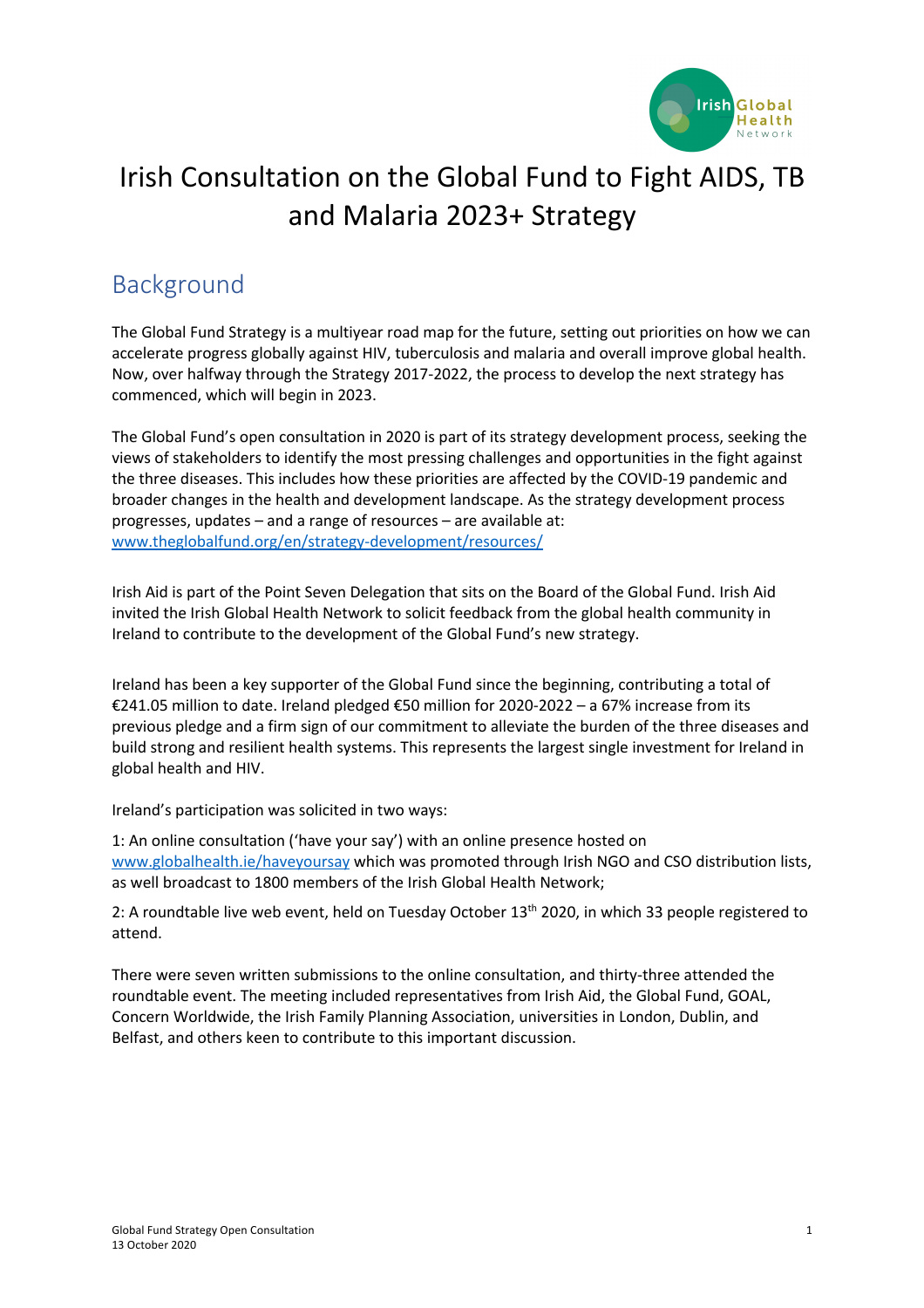

The session was moderated by Nadine Ferris France, Executive Director, IGHN.

Speakers were:

- Dianne Stewart, Head of the Global Fund's Donor Relations Department, who provided details of the achievements of the Global Fund to date, and the global landscape of the three diseases
- Jessica Kraus, Global Fund Strategy, Impact, and Investment Division, sharing details of the current strategy development process
- Emma Warwick, Development Specialist, Irish Aid, Department of Foreign Affairs and Trade, Ireland, introducing the event on behalf of Irish Aid
- Fergal Horgan, Global Health and Nutrition Advisor, Permanent Mission of Ireland to the United Nations, who provided an overview of Ireland's engagement with the Global Fund and the Point 7 Constituency

The results section below summarises the civil society responses from the online event and written submissions following a series of questions, derived from the consultation across a range of representations in Ireland.

## **Highlights**

- 1. Keep HIV, TB, and malaria on the agenda, whilst at the same time seeking synergy with other health agendas and pursuing an integrated approach at the systems and community level.
- 2. Increase focus on health system strengthening and resilience, addressing weaknesses exposed by COVID-19 and issues around future sustainability.
- 3. Ensure prominence of human rights and gender equity across programming, and support local partners taking a rights-based approach in difficult contexts
- 4. Acknowledge the diversity and centrality of communities and promote their continuing – and increasing – involvement throughout Global Fund programming.
- 5. Seek ways to leverage medicine pricing, to maximise accessibility and affordability in post-transition countries and allow sufficient fiscal space for domestic funding.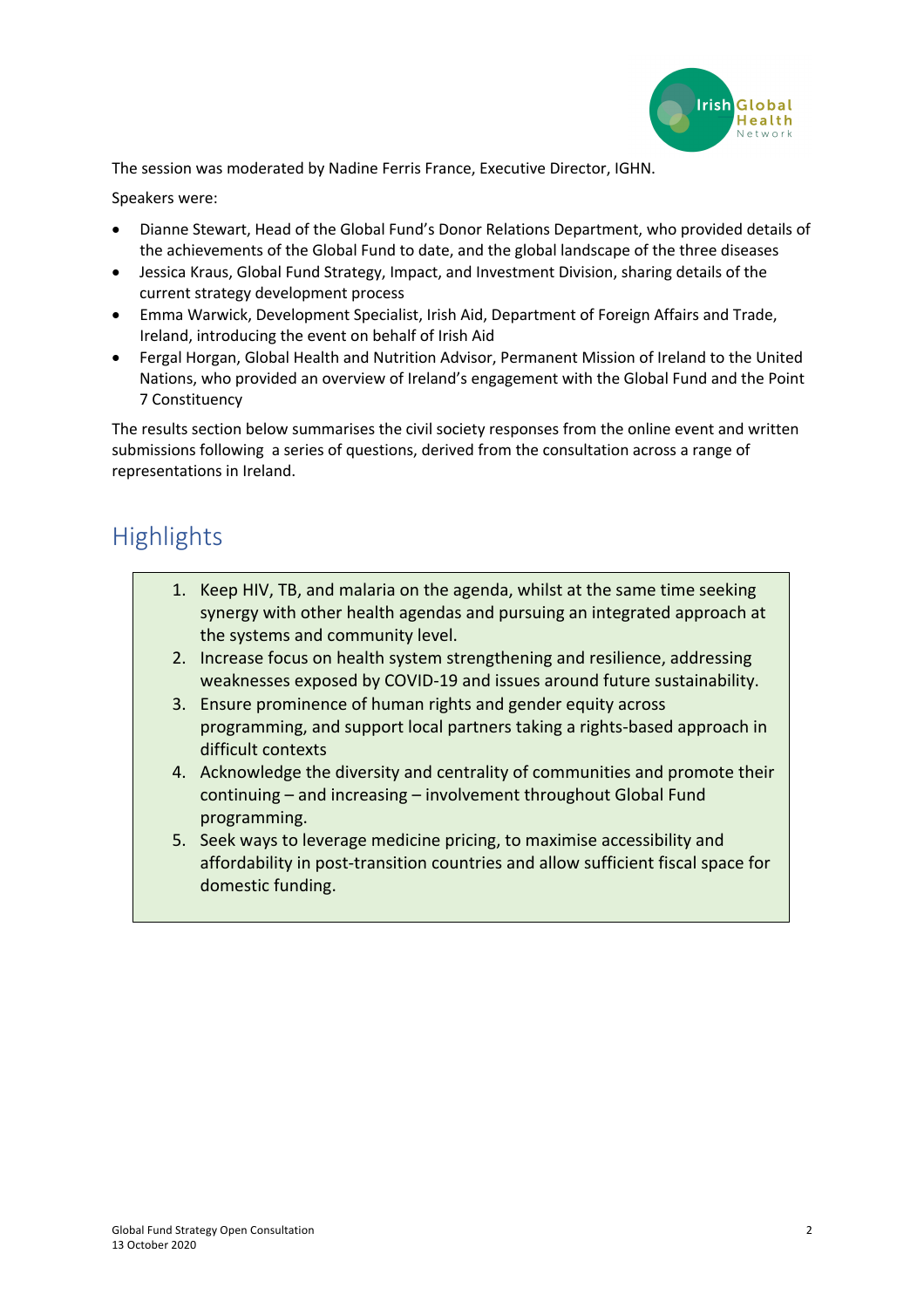

## Results

**Q1: Do you think that the 4 Strategic Objectives of the Global Fund's current Strategy remain broadly relevant? How do they need to be adapted to the current context, and what are the key areas where increased focus is needed to accelerate progress?**

*"One of the challenges going forward is reaching the unreached. This includes middle-income countries who will have pockets of people unengaged."*

## **Seek synergy**

• One unintended consequence of the rapid response to the COVID-19 pandemic has been the in the context of malaria, and the synergy of supply chains. African countries have been resilient in their response, using the health system workforce for their contact tracing and providing treatment, outpacing other (richer) countries in getting a return on health investments

#### **COVID-19**

- We can learn from COVID-19 and, speaking from an African perspective, how countries have been coordinating activities to control the pandemic. How can we use structures in this way? Many have expanded community health workers, so what are the key implementation strategies – education and financing etc. – and how can we avoid playing one disease against another?
- With COVID-19 has come the realisation we need to maintain services with strong community services to support health systems. To reach the most vulnerable is important.

#### **Resilient systems for health**

- Increased focus on building resilient systems for health. With COVID-19 care of other diseases has been disrupted, showing that health systems are not resilient. Should seek things in an integrated way. Looking at NCD **and** other diseases, and taking a systems approach seeking synergies. This is similar with climate change and displaced people. An integrated approach will be important.
- The recent pandemic, as with Ebola, shows that weak health systems are a barrier to achieving objectives. There's a need to integrate and build systems to be stronger without using a vertical approach. An integrated approach is required involving the community, ministries of health, and a whole system approach to build resilience.

#### **Financing**

• Mobilise increased resources and look to increase domestic resources in the fiscal space Needs to be a strong message that domestic [resources] will not be sufficient in next few years to meet the needs of these diseases, so needs to be greater mobilisation of resources from the international community.

## **Q2: What do you see as the biggest barriers to ending HIV, TB, malaria and achieving SDG3 in the coming 10 years?**

*"National Governments and Ministries of Health, the UN and its agencies, NGOs and CSOs lack expertise and initiative to place communities first and truly work together harmoniously, without duplication or rivalry."*

#### **Partnerships**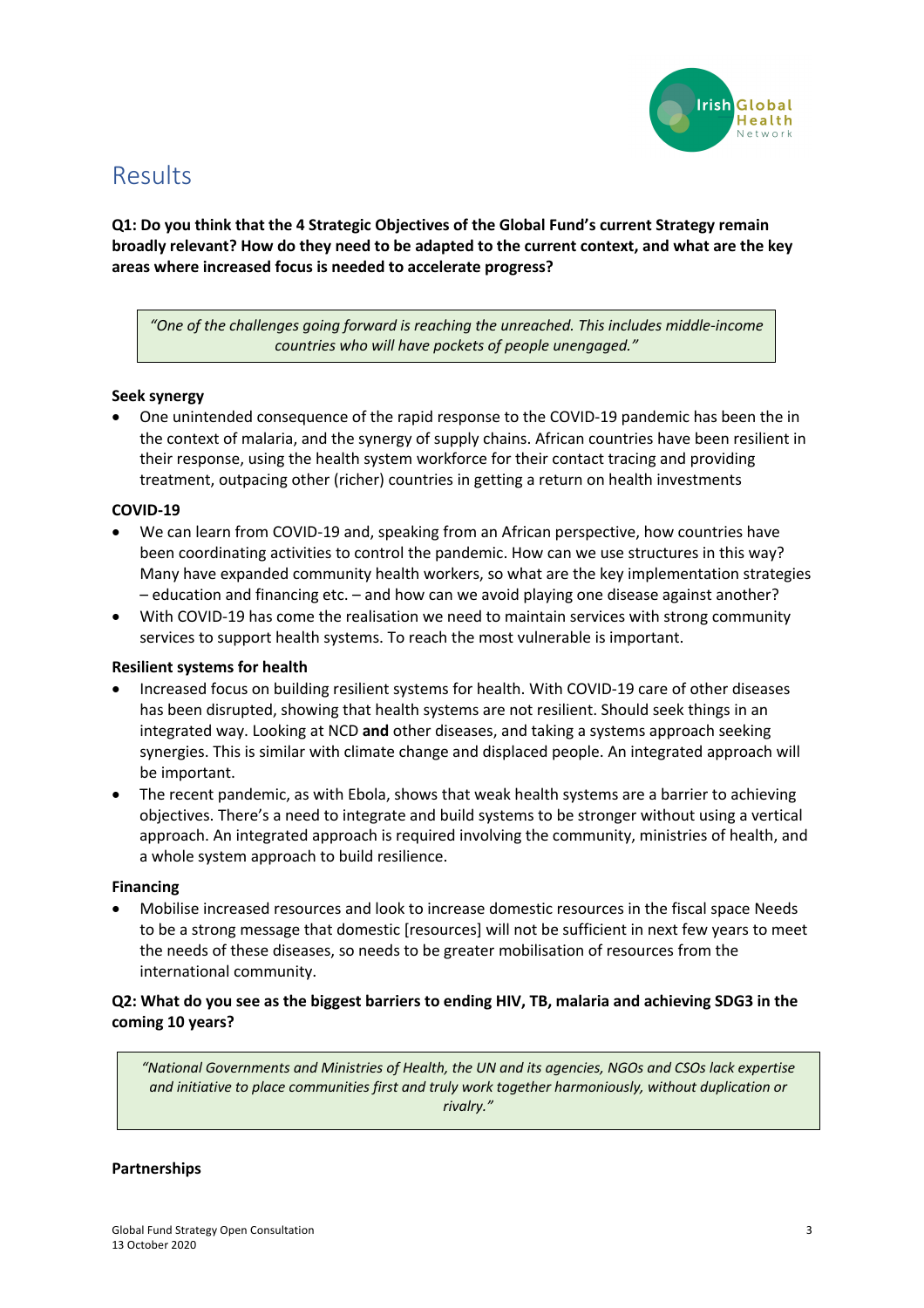

Lack of progress on SDG 17 [Revitalise the global partnership], and the need to ensure stakeholders (including the community) work together.

## **Health systems (including COVID-19)**

- Weak health systems, and lack of investment in health and HIV response personnel, often low pair, poorly supported/supervised.
- Barriers in health systems from resources being diverted to COVID-19, and it is difficult to plan for HIV, TB, and malaria services. For example, testing machines are being moved away from TB to COVID-19 testing.
- There is a need for strong health systems, and the current focus on these globally could be an opportunity to look at strengthening health systems.

#### **Maintaining focus**

- Locally and globally there is decreasing visibility of HIV. People doing well can access treatment and support so don't need to go public. But stigma has increased for PLHIV and affected families. Adolescents who are positive don't want to go public because it would affect their work environment. It's gone underground as a topic in many countries.
- These diseases [such as HIV] are no longer seen as important. We're a victim of our own success. Other things have higher priority and there's a challenge keeping it on agenda. We need synergy with other health agendas and an integrated approach. We shouldn't verticalize funding for these diseases.
- Lack of information at the community level about the diseases.
- Differentiate between HIV and other diseases. Many people have ART and can live a long time without developing AIDS, so it gives the impression that there is a [cure]. People are caring less about getting infected. For malaria, we need to look at environment to see why it is persistent. Why is the vector still around? For TB, for many people it a long-gone disease. When people are infected, they are still stigmatised.
- Lack of progress in prevention has made the targets challenging going forward.

#### **Resources and financing**

- The increasing burden of NCDs will increases competition for resources.
- Universal reliance on industry-driving production and pricing of medicines, which results in unaffordable prices due to intellectual properties and non-transparent pricing mechanisms.

## **Q3: What can the Global Fund do to better support national, regional and community programs to fight HIV, TB and malaria?**

*"Ensure alignment with other health services delivery mechanisms and integration with existing health systems and actors to avoid duplication of effort or parallel structures to health delivery."*

#### **Information and data**

• Conduct increased stakeholder engagement and needs assessments with local community groups, NGOs, service delivery, and public representatives to better understand what is needed at the country and community levels.

#### **Financing**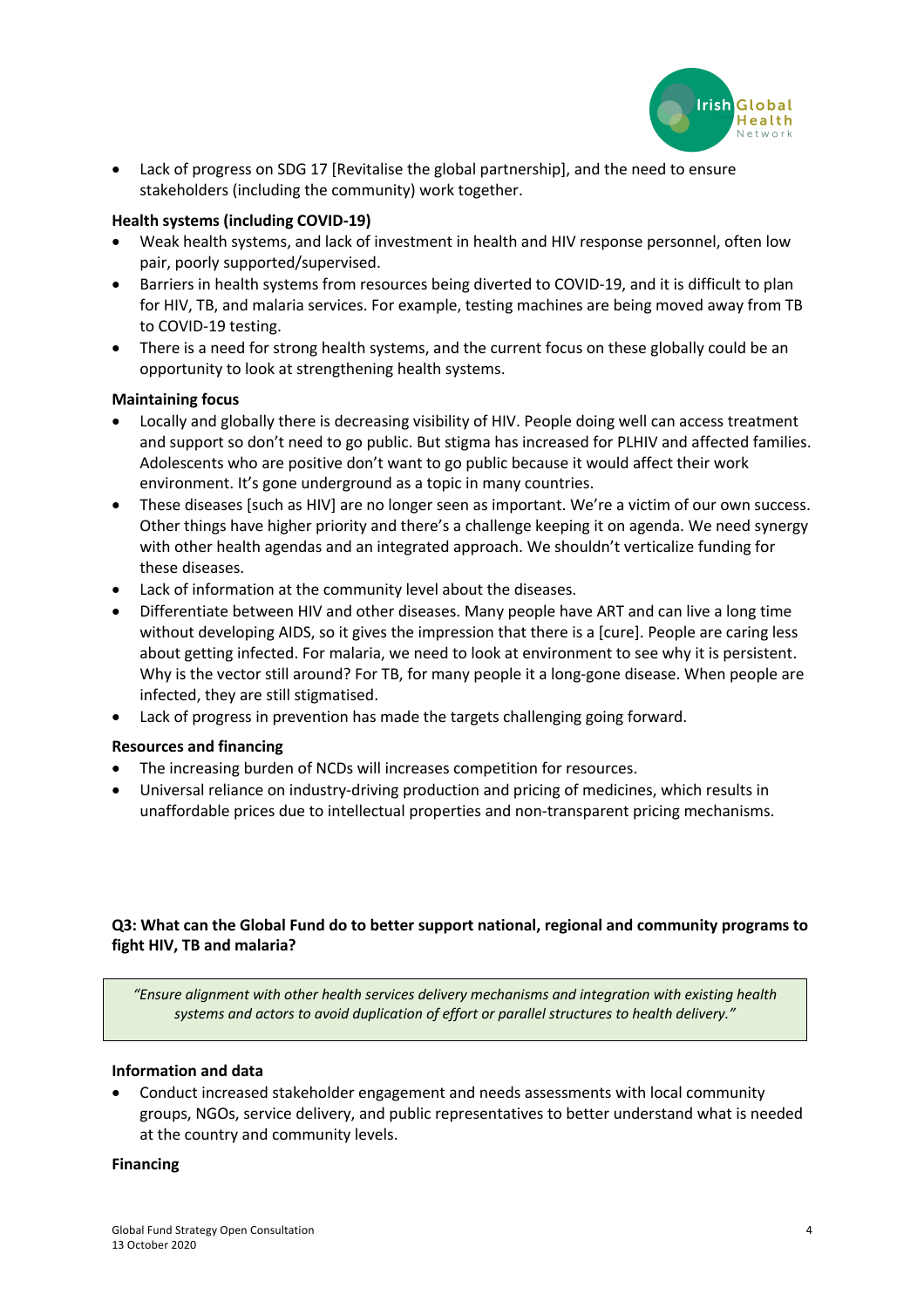

- Additional funding for health system strengthening to improve health service provision in HIV, TB, and malaria, so if funding is available for HIV, TB, and malaria it can be used effectively.
- Streamline the Global Fund mechanisms, making access easier for NGOs and CSOs working on the ground. There's a heavy reporting burden and this could be a barrier to smaller organisations doing great work on the ground and who could use the funding that they can't access easily.
- Provide technical assistance to organisations seeking to utilise flexibilities in international intellectual property law (TRIPS flexibilities). Ensure R&D models prioritise the public's health rather than profit.

## **Health systems**

- Address the supply and demand side of health system strengthening. Then support mainstreaming to reduce risk and vulnerability, going back to the roots to address risks, vulnerabilities, and impacts through purposeful intersectoral programming responses.
- For innovations, we've seen with COVID 19 there are examples of creativity when there is impetus. People can do new things quickly. So, for the Global Fund, how can they make funding available quickly without going through cumbersome application processes?

## **Communities**

- For the CCMs, if there is a key population seat it is filled by an organisation that represents that group. There's also an issue around who can be principle recipient and sub-recipient – and who is in a position to go through the bureaucracy.
- Empower communities with a bottom up approach supported by national systems and improve cooperation between the community and national/regional service providers.
- COVID-19 is a challenge for PLHIV; in Malawi, for example, there is a new term of abuse, 'COVID carriers'. People are staying at home and missing appointments because of this. This is an immediate issue, not part of the strategy but shows it is important to maintain a focus on stigma.

## **Q4: What can the Global Fund do to better promote and protect equity, human rights and gender equality through national, regional and community programs?**

*"Support in-country NGOs as it can be hard for them to vocalise human rights. They are the best placed people to navigate the difficult cultural contexts and conflict areas to advise us all."*

#### **Widen the scope**

- For gender equality, we need to think consider in the broadest terms and with all three diseases. There's so much pushback in all areas, especial SRHR and HIV. This poses a huge barrier to advancing reductions globally. More and deeper work in gender inequality is needed in the next strategy with a focus on implementation on the ground.
- Ensure Global Fund staff consider rights, equity, and gender, and that support for the prevention of sexual exploitation and abuse in their funding. This includes partners putting preventative and responsive systems in place to track and document violations.
- Increase advocacy to national leaders to promote legislation protecting the health of citizens.

#### **Support communities**

• How we can better protect people? Right-wing elements are growing in all countries and gaining more social capital, and with continuing HIV stigma (and COVID-19 stigma) we could be exposing some of these populations to increased threat.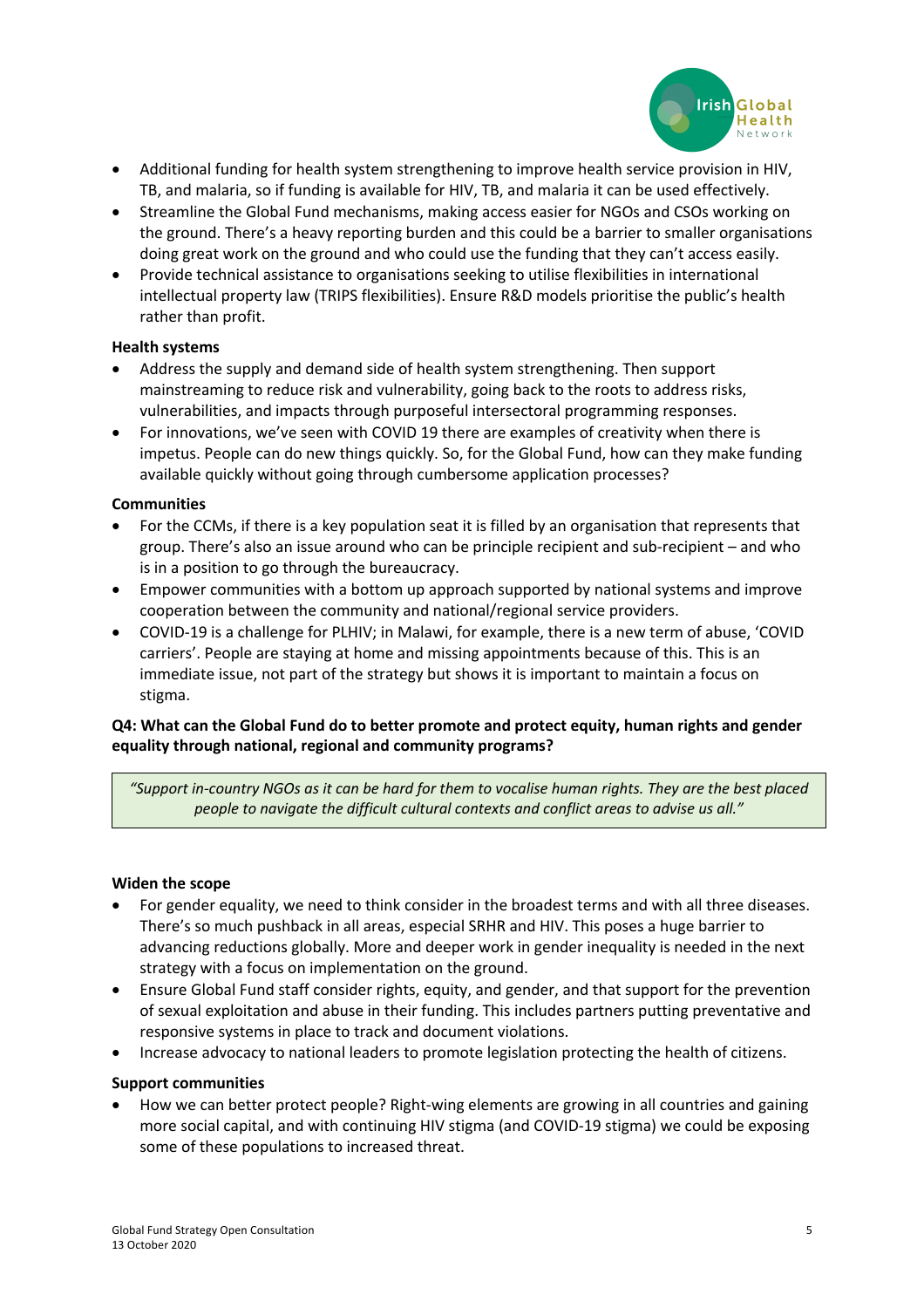

• Engage more with in-country stakeholders to promote an understanding of the human rights context in programming. Use gender-based analyses and gender transformative evaluations to assess progress towards improving health outcomes that are gender-equitable.

## **Capacity building and data**

- Build resilience in health systems and invest in capacity building and education, with guidelines specifying exactly what gender participation is supposed to look like, and the impact of participation. Specify who *is* the community, and that we need women, young girls and boys involved.
- More freedom to for organisations to do proper assessments before proposing innovations and local solutions. This improve gender and human rights in different contexts.
- Education is a way of improving the next generation. This should include in the arts, and curricula that include teaching health promotion and disease prevention using a gender lens.

## **Q5: What can the Global Fund do to strengthen the sustainability of programs, or better support countries transitioning from Global Fund financing?**

*"Organisations like GOAL, Concern, and the Global Fund have been struggling with building sustainability for many years. It goes back to health system strengthening and resilience. It varies across a lot of different contexts. In fragile contexts (e.g. South Sudan and Darfur) it is a long way off, but in other countries there are ways, such as health insurance funds, to strengthen systems. It is a huge challenge."*

#### **Financing**

- Engage more with private sector including the banks, and ministries of health.
- Engage with policy makers as early as possible to create a climate in which civil society and the local private sector can get involved, and an environment where the local private sector sees opportunities invest in the health of the constituency.
- Strengthen the sustainability of funding by providing more flexible funding over a longer period (say, 5 years) so governments can manage their finances in evolving situations with the security of funding over a longer duration, allowing more flexibility to adapt to changing country dynamics.
- Re-establish the market dynamics team that worked on the use of TRIPS flexibilities.
- A re-examination of financial thresholds that dictate whether the Fund will exit existing/future programmes and outline transparent transition plans to prevent losing development gains. Financial thresholds must include comprehensive assessments of a country's fiscal space, levels of tax avoidance and evasion, and national debts.

#### **Support CBOs and prevent gaps**

- Organisations supporting PLHIV globally hardly exist anymore. Most CBOs have fallen off the cliff in terms of support from the Global Fund, to the detriment of a sustainable response. Need to go back to existing organisations to provide support so they can be the voice of PLHIV.
- To enable transition sustainability, provide support: i) To integrate the three diseases in a primary health care and hospital package. ii) For advocacy support – if we don't increase domestic resources in the health budget, we won't be able to make these things sustainable.
- We now have more experience with transitioning, so we need to document what's being done. How are organisations coping?

#### **Medicines**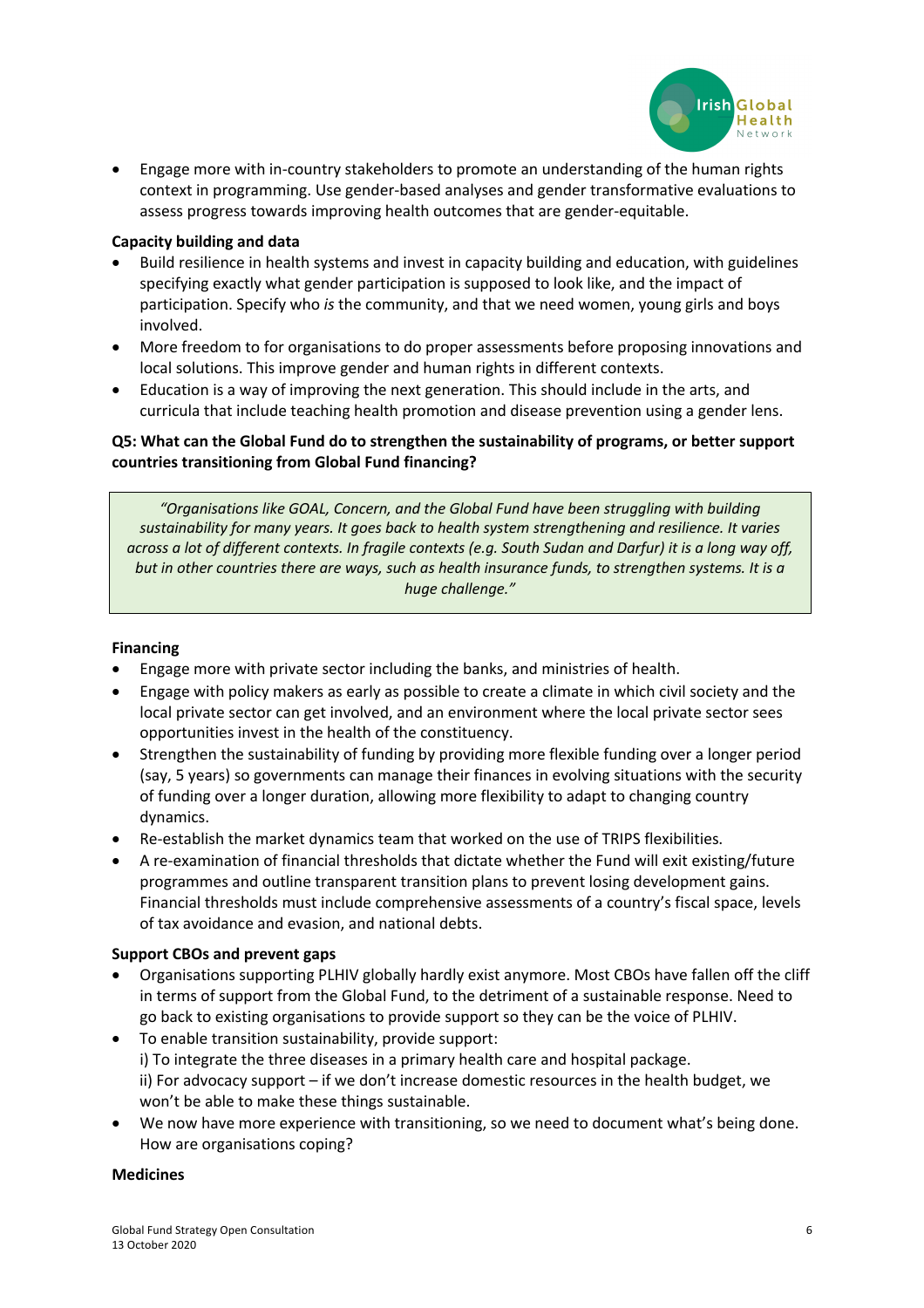

- Lessons can be learnt from GAVI who are playing a more prominent role in the markets to impact commodity prices.
- Avoid the 'Procurement Cliff'. Using the current voluntary pooling mechanism can lead to higher medicine prices for countries moving from Fund to domestic procurement due to smaller market size, less market competition, losing favourable waivers, and reduction in price transparency. For transitioning countries, TRIPS flexibilities are vitally important and should be an integral part of the Fund's transition strategy.
- Support civil society in playing a watchdog role to ensure transparency of national purchasing processes and supply of affordable, quality-assured medicines and diagnostics.
- Pursue strategies for reducing the prices of medicines such as price negotiations and voluntary licensing. Many middle-income countries experience failed price negotiations, rationing of medicines to avoid burden to healthcare budgets, negative cost-effectiveness decisions, insufficient insurance coverage and/or high co-payments which can all hinder patient access. High prices and limited/denied access are increasingly common across middle-income transitioning countries.

## **Q6: What can the Global Fund do to promote innovative, impactful programming, whilst balancing the need to be able to measure and report results and mitigate financial and programmatic risk?**

*"The future is communities; the future of health care and strengthening primary care."*

## **Mechanisms and information**

- Have a clear mechanism in place. Mitigating financial and programmatic risks is a huge issue for NGOs and donors. For smaller organisations there are additional difficulties and less capacity. Sometimes there have been risk issues especially with local organisations, and that makes it difficult for all of us. There are clear processes to mitigate this, which will leave us free to capitalise on the social capital and important relationships on the ground.
- We need to improve information systems with disaggregated data and pick up the disadvantaged groups. Better data will inform good decision making in the future so invest in better information systems.
- Invest in trainings around implementation strategies and data acquisition and management.

## **Support innovations**

• Provide a tranche of funding that is dedicated to innovation whereby partners are supported with funding to explore new ways of working while also documenting whether these new approaches are viable and impactful. Engagement with research institutions (national and international) could be a valuable consideration in these instances.

#### **Medicine financing**

In relation to funding governments and civil society organisations in pursuing TRIPS flexibilities, these commitments have been laid out in the SDGs and play a crucial role in sustaining transitioning countries and their healthcare systems. To mitigate risks, the GF must collaborate closely with organisations who are currently implementing these programmes, such as UNITAID.

## **Q7: Partnership with communities affected by the 3 diseases is a core principle of the Global Fund. What aspects of the Global Fund's model could be strengthened to improve partnership with communities and strengthen impact?**

#### **Communities and partnerships**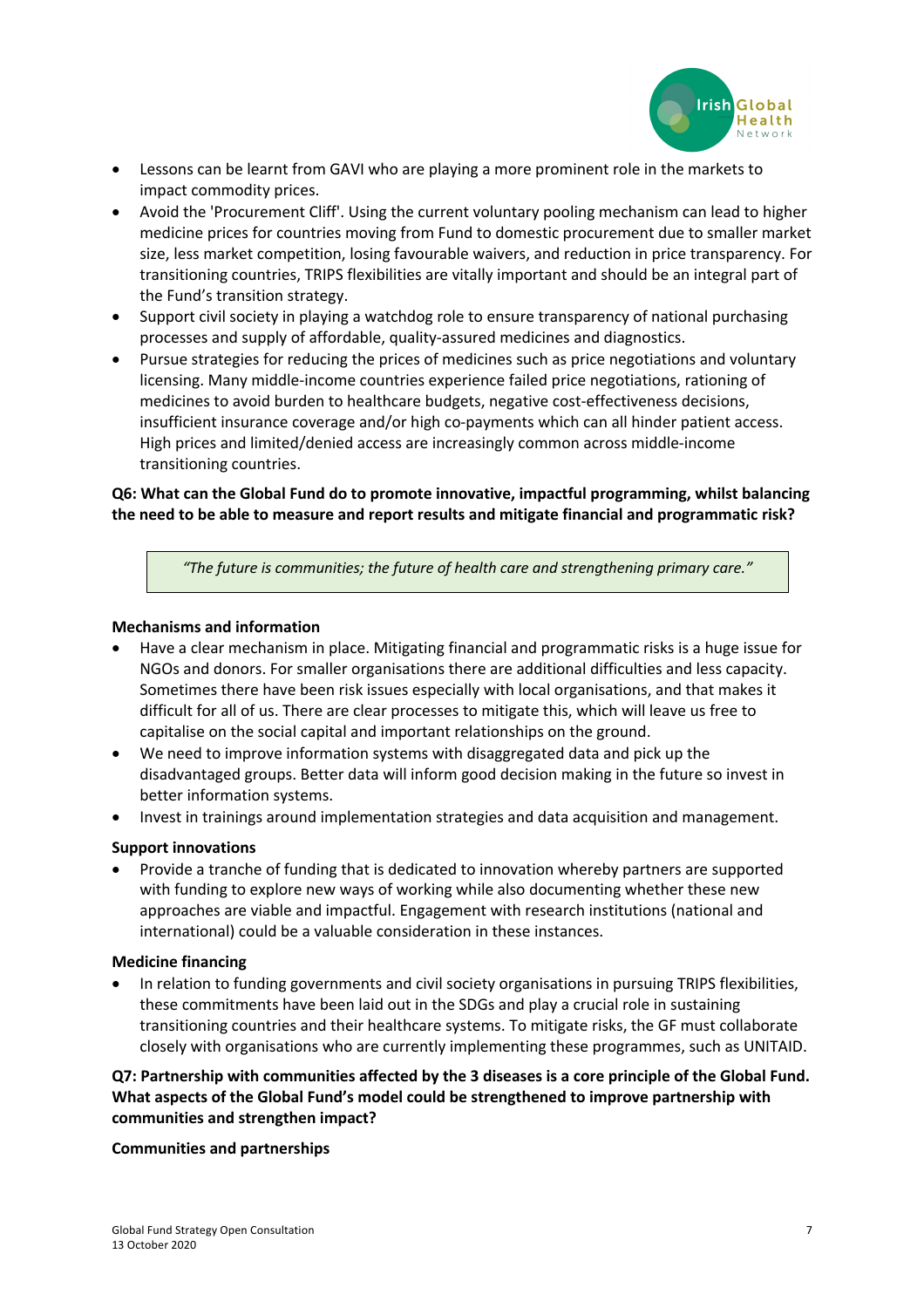

- Listen to and work more with community health workers, community midwives, and traditional birth attendants (trained and untrained). They have great social capacity and reach. Listen to and work more with youth and adolescent leaders, a social capital is underused globally and locally to the reach of people who have the voices.
- Thinking beyond the health silo could improve partnership with communities and strengthen impact. For example, partnership with the education sector to improve the health education curriculum.
- A recent study by Women in Global Health showed that only 3.5% of COVID-19 decision-making bodies were gender equitable. The Fund should ensure that meaningful involvement of people living with health conditions is gender equitable. Gender power dynamics within and between groups should be openly acknowledged and addressed.

#### **Simplify processes**

• People are scared to implement Global Fund projects because of complicated procurement processes, and [threats to] autonomy. Simplifying procurement process and giving countries more autonomy will [increase responsiveness] to local needs and help us with innovations, effectiveness, and efficiency on the ground.

#### **Address determinants of health and maintain focus**

- Social science research undertaken by psychologists and anthropologists prior, during, and after interventions.
- Address the political, social and cultural determinants of health. Seek to dismantle and reform regressive laws, policies, and social norms discriminating against marginalised groups. Ensure the meaningful involvement of people living with these health conditions in everything that affects and impacts them.
- The Fund's CCMs are a fantastic initiative that gives patient advocates 'a seat at the table' with key decision-makers. The financial and social impact of COVID-19 must not impair this working relationship. It must be strengthened to prevent regression and deprioritisation of HIV, TB, and malaria.

## **Q8: How could the Global Fund work more effectively with development, technical and other partners to support countries fight the 3 diseases and achieve SDG3? How would this strengthen impact?**

*"There should be annual revision of priority agendas, with internal and external M&E."*

#### **Integration and partnerships**

- We don't work together and integrate as much as we should. [If we integrate] we get efficiency. For example, if South Sudan is accessing malaria drugs through the Global Fund mechanism, we don't have to budget for that. But if we don't know then we have to budget for it and create parallel systems.
- There should be a strong link with in-country health clusters, forums, and ministries of health.
- Work more effectively with development, technical and other partners to support countries responding to the three diseases, and achieve SDG3 by endorsing clear roles, responsibilities, timelines and action plans in collaboration with the Ministry of Health so partners are informed, engaged and motivated to contribute to reducing the burden of these diseases.

#### **Medicine financing**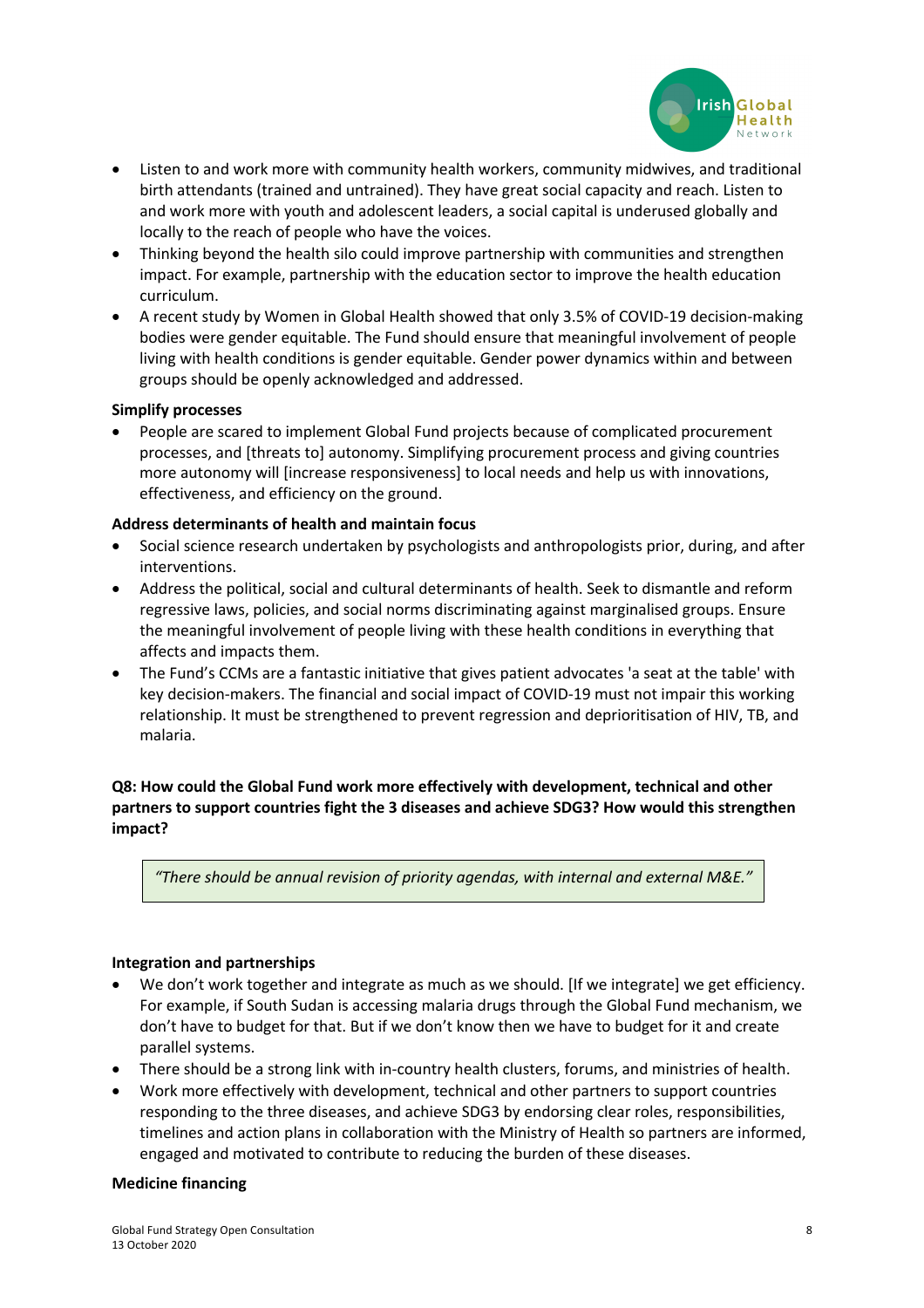

- Increase technical support to countries seeking to obtain effective and safe medicines at the lowest cost and financially support the use of TRIPS flexibilities and other safeguards to encourage additional suppliers, increase competition, lower prices, and better ensure sustainable supply.
- Support civil society in playing a watchdog role to ensure transparency of national purchasing processes and supply of affordable, quality-assured medicines and diagnostics.

**Q9: As one of many financers of health systems, what role is the Global Fund uniquely positioned to play in supporting countries build resilient and sustainable systems for health, including to improve outcomes in the three diseases and contribute to UHC?**

*"Work with other agencies such as UNITAID, MSF, governments, and civil society to improve equitable access to medicines and diagnostics and reduce treatment prices."*

#### **Communities and drivers**

- The Global Fund has been unique in putting spotlight on the community level, going back to when they developed a strategy and identified the importance of links between the local community and the formal health system.
- At the community level, these issues are not only a health system response, but cross-sectoral. So, inequity, gender inequality, human rights, and stigma. These drivers of the diseases need to be addressed. If you don't address underlying drivers, you are not going to achieve your goals.
- 'Communities' are so diverse. They include people living with HIV, TB. malaria, and key population groups such as people who use drugs, trans people, and children.

#### **Integration and alignment**

- We need to think about integration across many sectors, especially the drivers. For malaria, there is the impact of climate change, and growing microbial resistance in malaria and TB. I wonder where is the scope to strengthen the multi-sectoral/integrated approach at the CCM?
- Ensure funding is aligned with a government's financing priorities and doesn't undermine or duplicate financing from other donors.
- Use a broad lens consider the role WASH and education play in health systems, for example.
- Strengthen the role of the private sector in the response.

## **Q10: Based on what we know so far from the COVID-19 response, what role is the Global Fund best positioned to play in improving global health security and pandemic responses, including to protect progress in the fight against the three diseases?**

*"The Global Fund is best positioned for improving global health security and pandemic responses by advocating with funders for increased support, highlighting the impact COVID-19 has had on health service access and domestic violence, for example, so communities can be better supported in terms of health during this time."*

#### **Advocacy**

• Advocate for industry responses which acknowledge the disease and health priorities of nations, and regions, rather than forgoing research on neglected diseases, AMR and tropical zoonoses in favour of more profitable pharmaceutical products. Encourage governments and industry to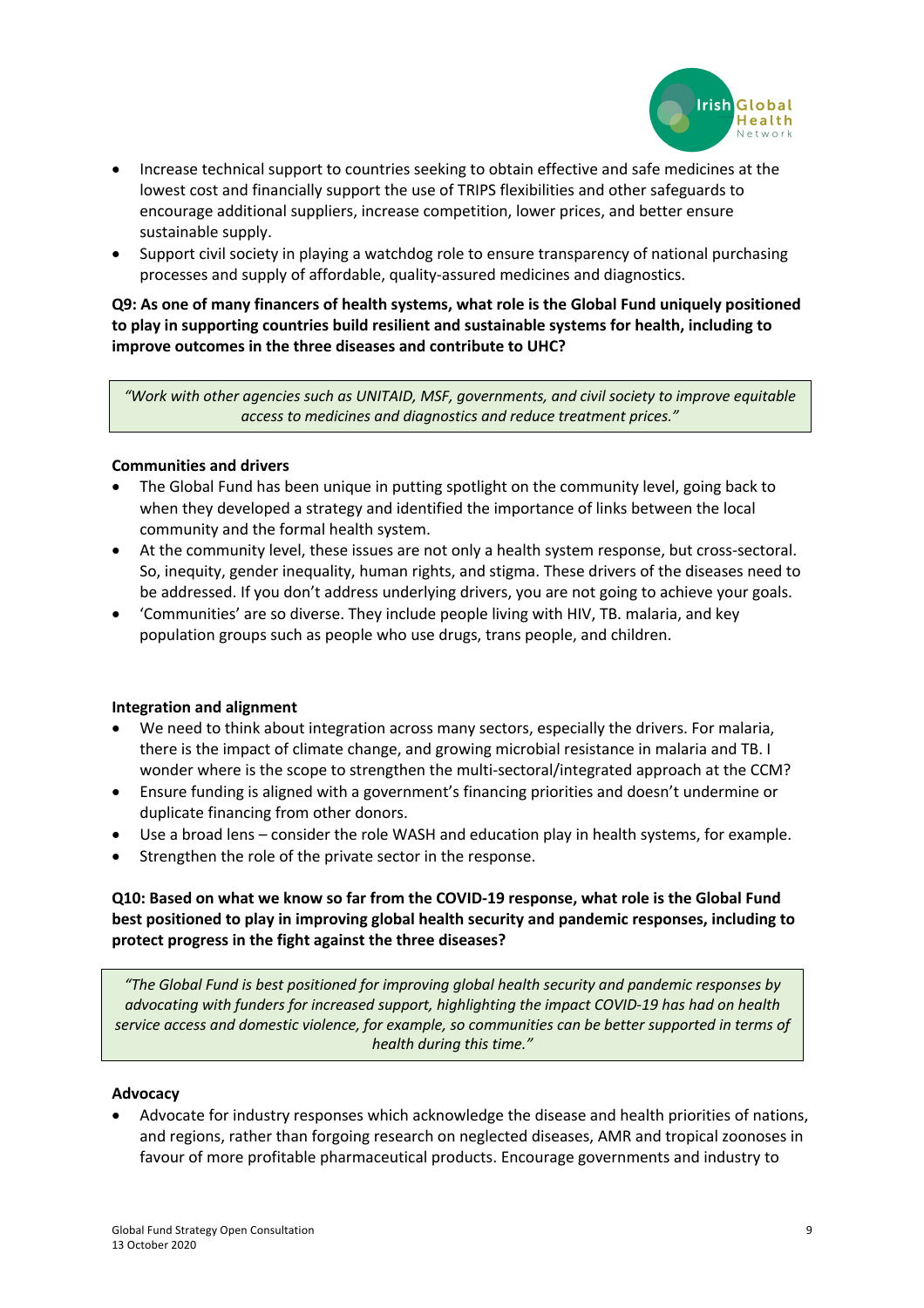

advocate and contribute to voluntary pooled mechanisms for intellectual properties for vaccines, treatments, and diagnostic tools for HIV, TB and malaria.

• The COVID-19 pandemic has demonstrated the need to reform how health technology research and development is incentivised to ensure that people get access to medicines. Initiatives such as COVAX are aimed at ensuring access to SARS-COV-2 vaccines, but it falls short for diagnostics and therapeutics. The Global Fund must fully endorse the COVID-19 technology access pool (C-TAP) which was launched by Costa Rica and the World Health Organisation.

#### **Information and data**

- Prioritising and funding research agendas, roll-out of new diagnostics and medicines to ensure equitable access globally,
- Share the lessons learned on the HIV and AIDS response over the past almost 40 years around the progress and challenges.

## **Q11: What is one thing you would ask the Global Fund to do differently to have greater impact towards achieving the SDG3 targets?**

*"Place increased focus on gender equality in programming and priorities as the evidence suggests that addressing gender inequality will in turn improve health outcomes for all of society and increase the prosperity of nations."*

#### **Information sharing**

• We are always speaking to the people in the health and HIV sector. But how do we reach the audience beyond, such as the national media, reporting what has been achieved so far in a reader-friendly way, what still needs to be done, and the economic impact of averting these diseases for national development? The Global Fund should engage more with social media and national media and go beyond the usual web sites to profile what has been done and the progress.

#### **COVID-19**

• The Global Fund cannot afford to distance itself from the [COVID-19] pandemic. With the pandemic come many difficulties; girls out of school, and increased risk of HIV. [We should work] within the framework of 'One Health' and see what country resources can be pulled together to solve these types of problems.

#### **Medicine financing**

- More aggressive lobbying for equitable global licensing. Access to Medicines Ireland proposes that the Global Fund increases domestic resource mobilisation for achieving domestic procurement of affordable and effective medicines which will lead to a more sustainable health system as it reduces the dependency on unpredictable and short-term donor funding cycles.
- Re-establish the market dynamics team that worked on the use of TRIPS flexibilities. The Global Fund should provide financial and technical assistance to organisations that are seeking to utilise flexibilities in international intellectual property law to secure cheaper and more equitable access to medicines and other health technologies.

**Q12: How do you think the Global Fund could better use its leverage at global level, to help shape the health, development, market shaping or financing agendas, and improve impact against the 3 diseases and SDG3?**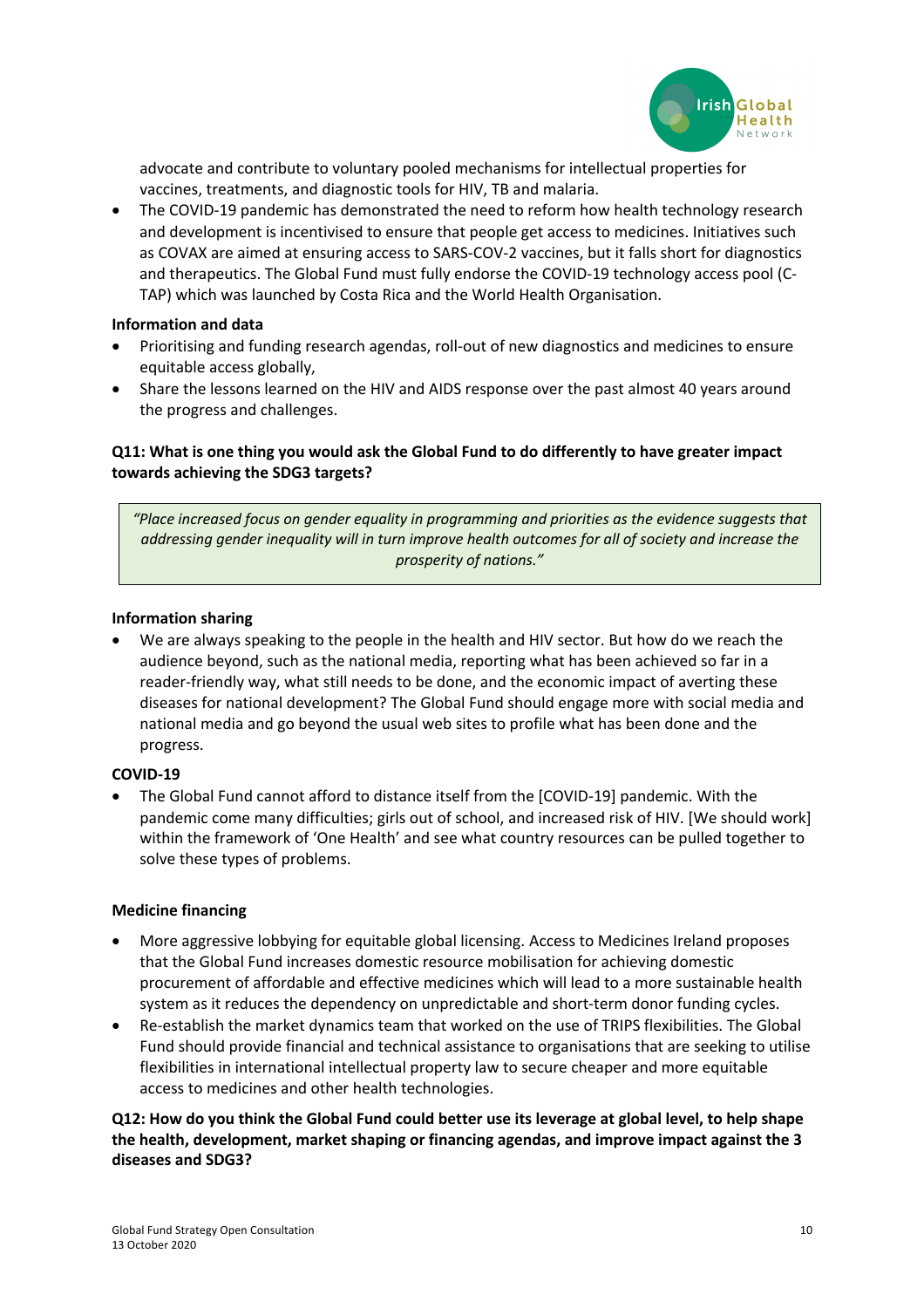

## **Advocacy and visibility**

- Engage in joint advocacy with others to lobby governments for increased funding and focus on these three diseases and SDG3.
- Lobby against technology transfer and patents.
- Increase visibility of the GF responses in public social media, pre films in cinemas, pre music concerts. Engage popular national cultural and music, sports stars.

#### **Medicine financing**

• Harmonise the approach to intellectual property with its collaborative organisations such as UNITAID, WHO, and MSF. Without interventions to global trade policies that relate to health technologies, we will continue to experience a lack of available health products, stock-outs of lifesaving medicines and diagnostics, unaffordable prices, slow introduction and adoption of new medicines, and lack of innovative medicines that are designed to meet the needs of low- and middle-income countries, such as paediatric TB formulations.

#### **Achieving goals and UHC**

- Use its partnerships and leverage to act as a catalyst for new approaches to medical research and development that puts patient needs first. To achieve the goals set out by The Global Fund, the current research and development system needs to be reshaped.
- Work proactively and decisively towards the realisation of UHC, which can only become a reality by creating a long-lasting pathway for delivering better, more affordable medical tools to people in lower- and middle-income countries

## **Q13: What can the Global Fund do to facilitate the uptake of new technologies, innovations and address market bottlenecks?**

**Financing**

- Ensure governments are engaged and supported to adopt new technologies so they are viable once Fund support is no longer available/reduced. Support capacity building and legislation to address market bottlenecks.
- Look earlier along the pipeline to plan ahead, predict, and support promising technologies. Ensure stakeholder dialogue with others to there are the same priorities and action plans so there can be collaborative working.
- Align with affluent tech companies, and the private sector.
- The Global Fund can communicate it is willing to support the acquisition of new technologies, but the local communities should be the driving force behind the choice of innovative solutions

#### **Medicine financing**

- Lowering prices of lifesaving medicines can become possible as a result of increased competition in manufacturing and import of ARV drugs through the elimination of patent barriers. This can be achieved by advocating for patent reform, in particular, by financing governments that are introducing TRIPS flexibility mechanisms aimed at facilitating access to medicines into national legislation.
- Funding projects that advocate for the patent law reform in lower/middle income countries will help prevent patenting of medicines that are not novel and have no significant therapeutic effect over other existing medicines, as well as establish legal mechanisms that prevent the patent holder from abusing their patent rights. Taking such measures will save significant funds allocated for the purchase of medications, reduce market bottlenecks, and thus significantly increase coverage of life-saving medicines.